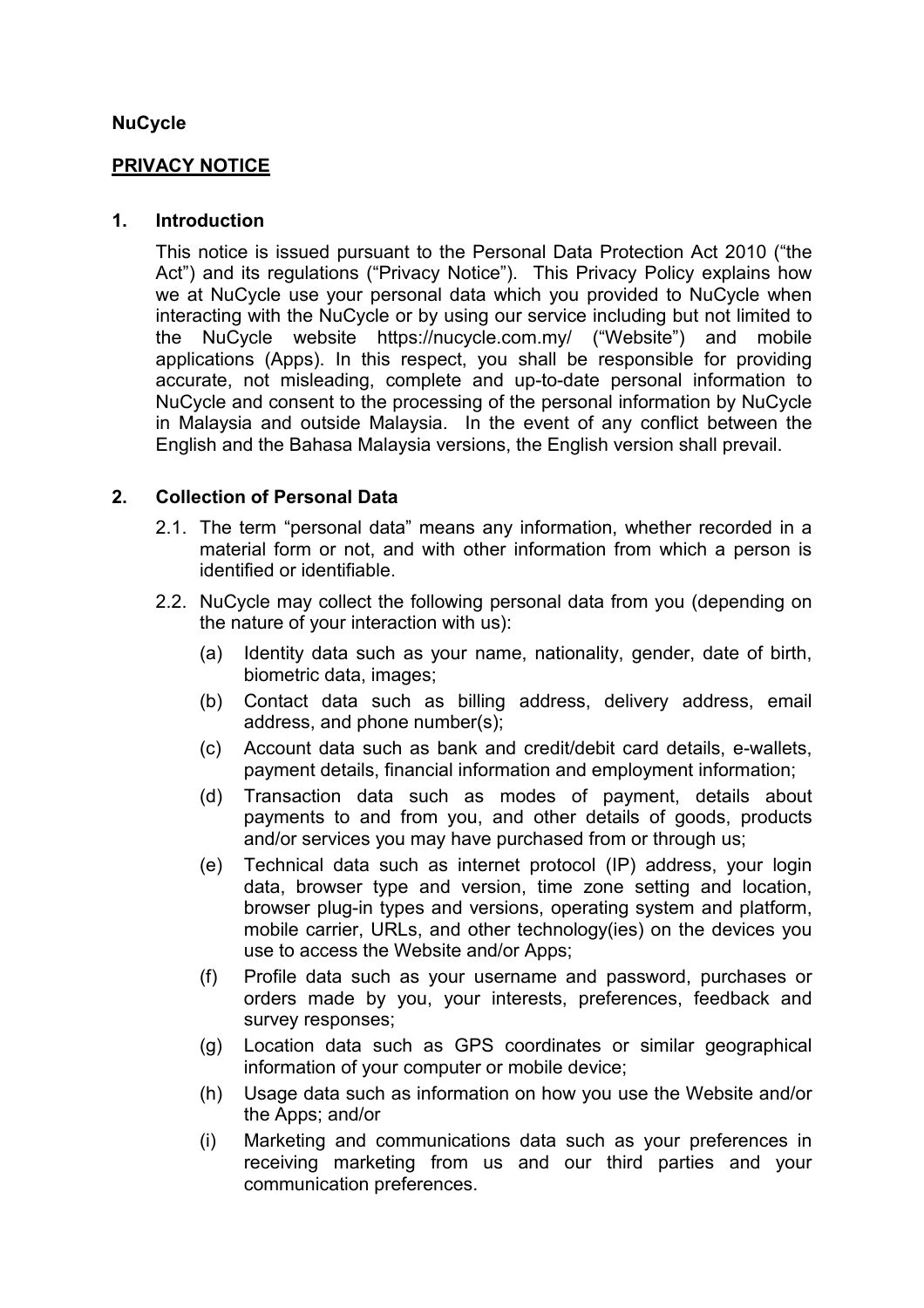- 2.3. The types of personal data collected depend on the purpose(s) of collection. We may process your personal data by way of collecting, recording, altering, holding, storing, transferring, erasing, correcting, retrieving, destructing, aligning, combining, disclosing and/or deleting it.
- 2.4. Your personal data may be collected from you during your course of dealing with us in any way or manner including pursuant to any transactions or communications made with us. We may also collect your personal data from a variety of sources including but not limited to the following situations:
	- (a) When you register an account with us;
	- (b) When you submit any forms to us, including (but not limited to) application or registration form, whether online or by way of a physical form;
	- (c) When you enter into any transaction or provide other documentation or information in respect of your arrangements with us;
	- (d) When you use any of the features or functions available on the Website and/or Apps;
	- (e) When you use our or our Business Partner's products, services, publications or marketing collaterals;
	- (f) When you participate in a meeting, event, activity contest, promotional activity, loyalty programme or survey;
	- (g) When you follow, like or are a fan of NuCycle's social media pages; or
	- (h) Other publicly available sources and directories.
- 2.5. In addition, we may also receive, store and process your personal data which is provided or made available by any third parties whom you have authorised, credit reference/reporting bodies, regulatory and law enforcement authorities for reasons including delivery of our Service, performance of conditions of agreements or to comply with our legal and regulatory obligations.
- 2.6. You must only submit personal data which is accurate and not misleading, and you must keep it up to date and inform us of changes. We shall have the right to request for documentation to verify the personal data provided by you as part of our verification processes.
- 2.7. If you provide personal data of any third party to us, you represent and warrant that you have obtained the consent from that third party to share and transfer his/her personal data to us and for us to collect, use and disclose that data in accordance with this Privacy Policy.
- 2.8. If you are below the age of eighteen (18), you are responsible to obtain consent from your parent, guardian or person who has guardianship over you prior to disclosing your personal details to NuCycle. NuCycle shall not be liable for any loss or inconvenience to you for failing to obtain consent.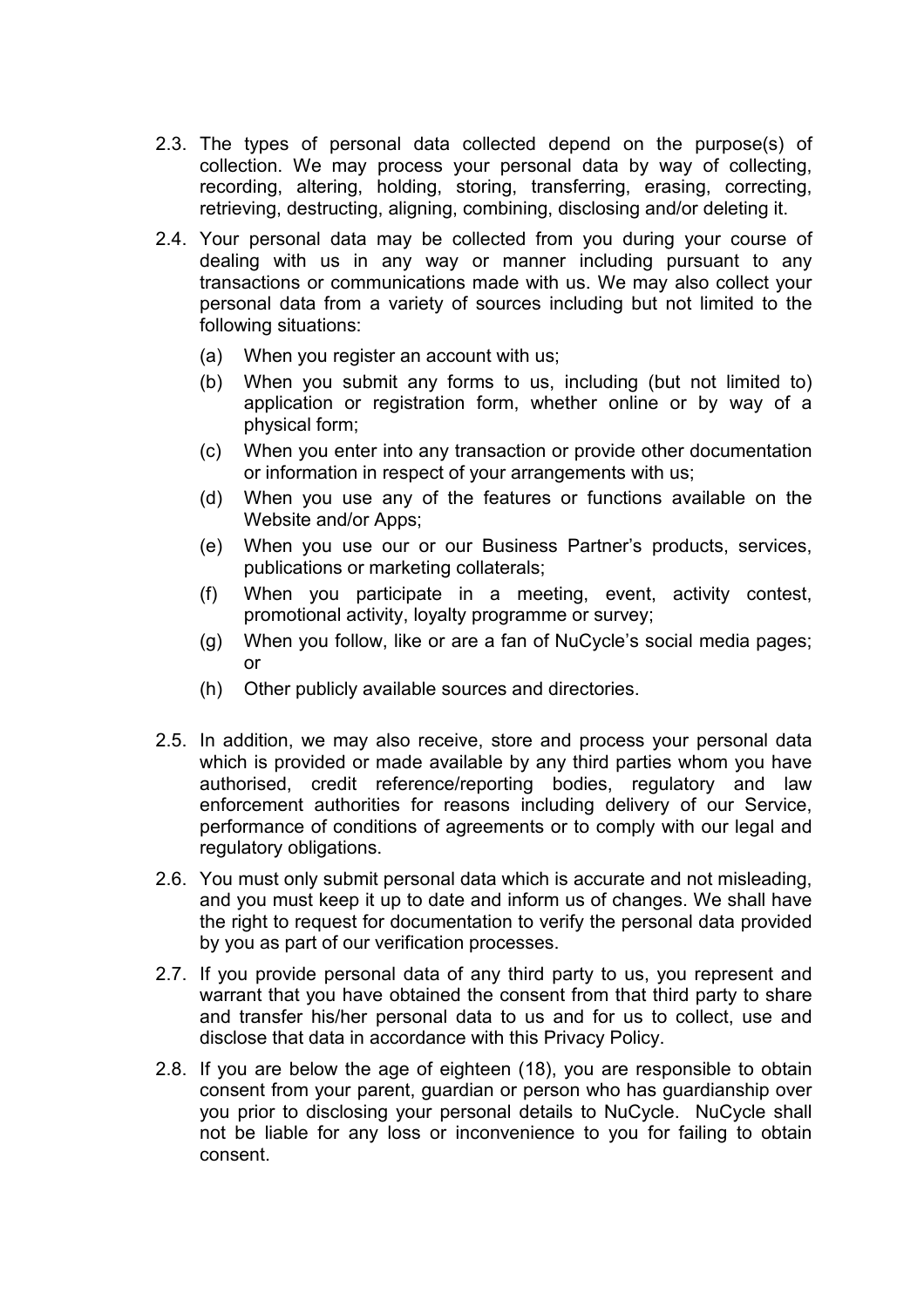2.9. The provision of your personal data is voluntary. However, in the event you do not provide the required personal data, NuCycle may not be able to communicate with you or to provide you with the services requested.

# **3. Purposes of Collection of Personal Data**

- 3.1. NuCycle will use your personal data for the following purposes including but not limited to:
	- (a) to register and administer your user Account with us;
	- (b) to process, manage or verify your identity;
	- (c) to provide, maintain and improve the Service to you;
	- (d) to respond to, process, deal with, fulfil, validate and/or complete your orders/purchases/transactions and notify you of any service issues and unusual account actions;
	- (e) to verify and carry out financial transactions in relation to payments you make online/offline;
	- (f) to process payment from/to you, including authorising and processing online banking, credit/debit card transactions and sending receipts to you;
	- (g) to deal with or facilitate customer service, carry out your instructions, deal with or respond to any enquiries, requests or complaints given by you or on your behalf;
	- (h) to contact you or communicate with you for the purposes of administering or managing your relationship with us or your use of our Services such as but not limited to communicating administrative information to you relating to our Services. You acknowledge and agree that such communication by us could be by way of the mailing of correspondence, email, notices, push-notifications or via the communication channel on NuCycle to you, which could involve disclosure of certain personal data about you to bring about delivery of the same;
	- (i) to personalise and improve your user experience with Nucycle and the Service;
	- (j) to facilitate your participation in, and our administration of any of our activities including contests, promotions, campaigns, polls or surveys;
	- (k) to conduct market research or surveys, internal marketing analysis, customer profiling activities, analyses of customer patterns and choices, usage and activity trends analysis in relation to the Platform and/or Service and our users' demographics (on an anonymised basis);
	- (l) to carry out due diligence or other screening activities (including, without limitation, background checks) in accordance with legal or regulatory obligations or our risk management procedures that may be required by law or that may have been put in place by us;
	- (m) to protect and/or enforce our legal rights and interests including defending any claim;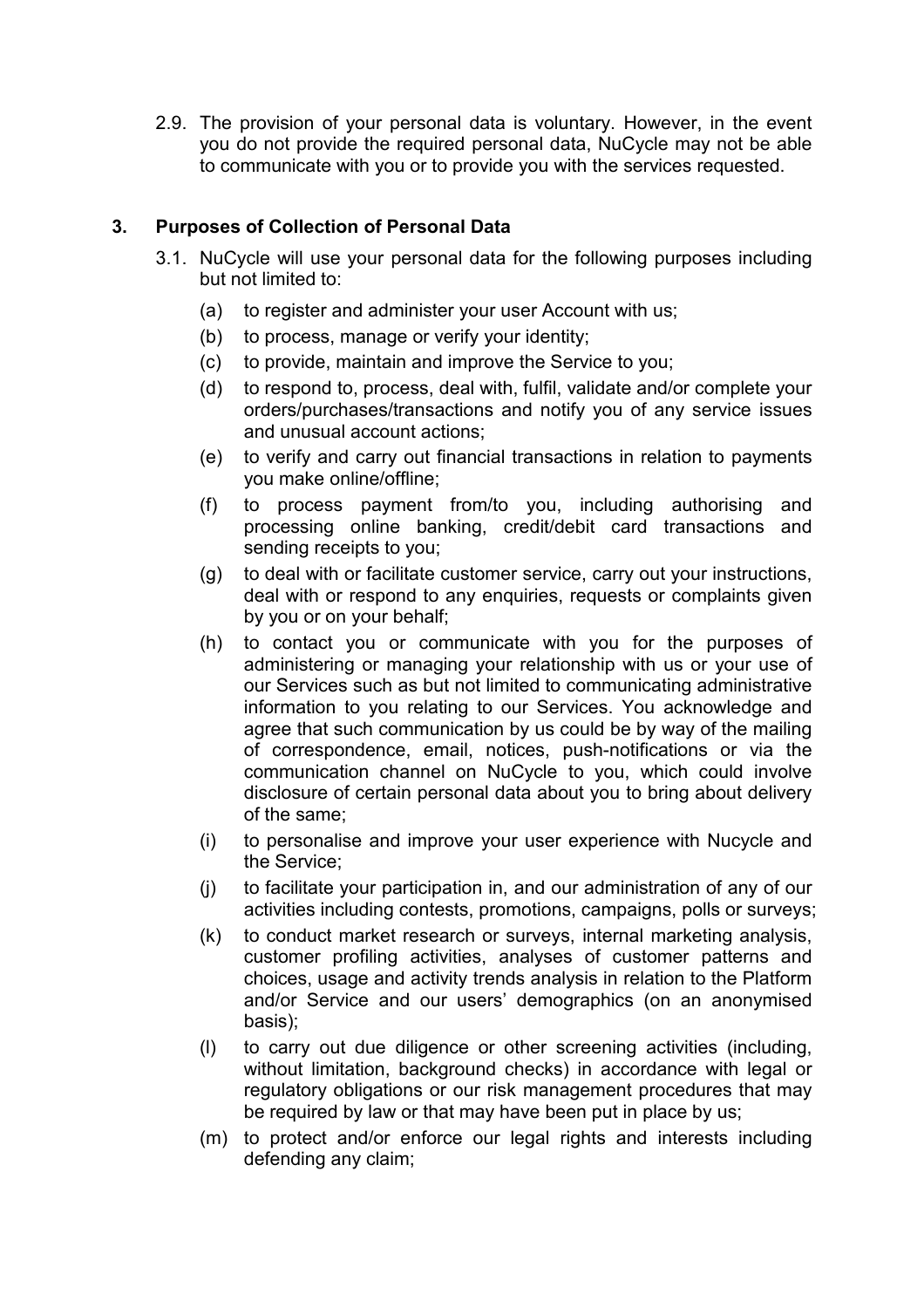- (n) to comply with our legal and regulatory obligations under the applicable laws, legislation, regulations or court orders;
- (o) to comply with any request or direction of any governmental/law enforcement authorities; or responding to requests for information from public agencies, ministries, statutory bodies or other similar authorities;
- (p) to detect, investigate and prevent any suspicious transaction, fraud, prohibited or illegal activities, omission, misconduct or misuse of the Platform and/or Service, whether relating to your use of our Platform and/or Services or any other matter arising from your relationship with us, and whether or not there is any suspicion of the aforementioned;
- (q) for internal administrative and updating purposes such as auditing, data analysis, record keeping, contact lists, risk management, security, etc; and/or for our storage, hosting back-up (whether for disaster recovery or otherwise) of your personal data, whether within or outside your country,
- (r) to conduct automated-decision making processes in accordance with any of these purposes; and/or
- (s) any other purposes which we notify you of at the time of obtaining your consent;

and you agree and consent to us using and processing your personal data for the Purposes as identified in this Privacy Policy.

## **4. Marketing and promotional purposes**

- 4.1. NuCycle may also use and process your personal data for the following marketing and promotional purposes ("Marketing and promotional purposes"):
	- (a) to send you information, alerts, push-notifications, newsletters, updates, promotional materials, special privileges announcements on products, services, upcoming contests, events, activities, promotions, campaigns, polls or surveys offered/organised by us and/or our selected third parties (business/marketing partners, sponsors, advertisers) which may be of interest to you;
	- (b) to send you seasonal/festive greetings or messages;
	- (c) to notify and invite you to events or activities organised by us and/or selected third parties (business/marketing partners, sponsors, advertisers) which may be of interest to you;
	- (d) to process your registration to participate in or attend an event or activity and to communicate with you regarding your attendance at the event or activity; and/or
	- (e) to share your personal data within our organisation and selected third parties (business/marketing partners, sponsors, advertisers) who may communicate with you to market their products, services, events or promotions from time to time by SMS, phone call, email, fax, mail, social media and/or any other appropriate communication channels.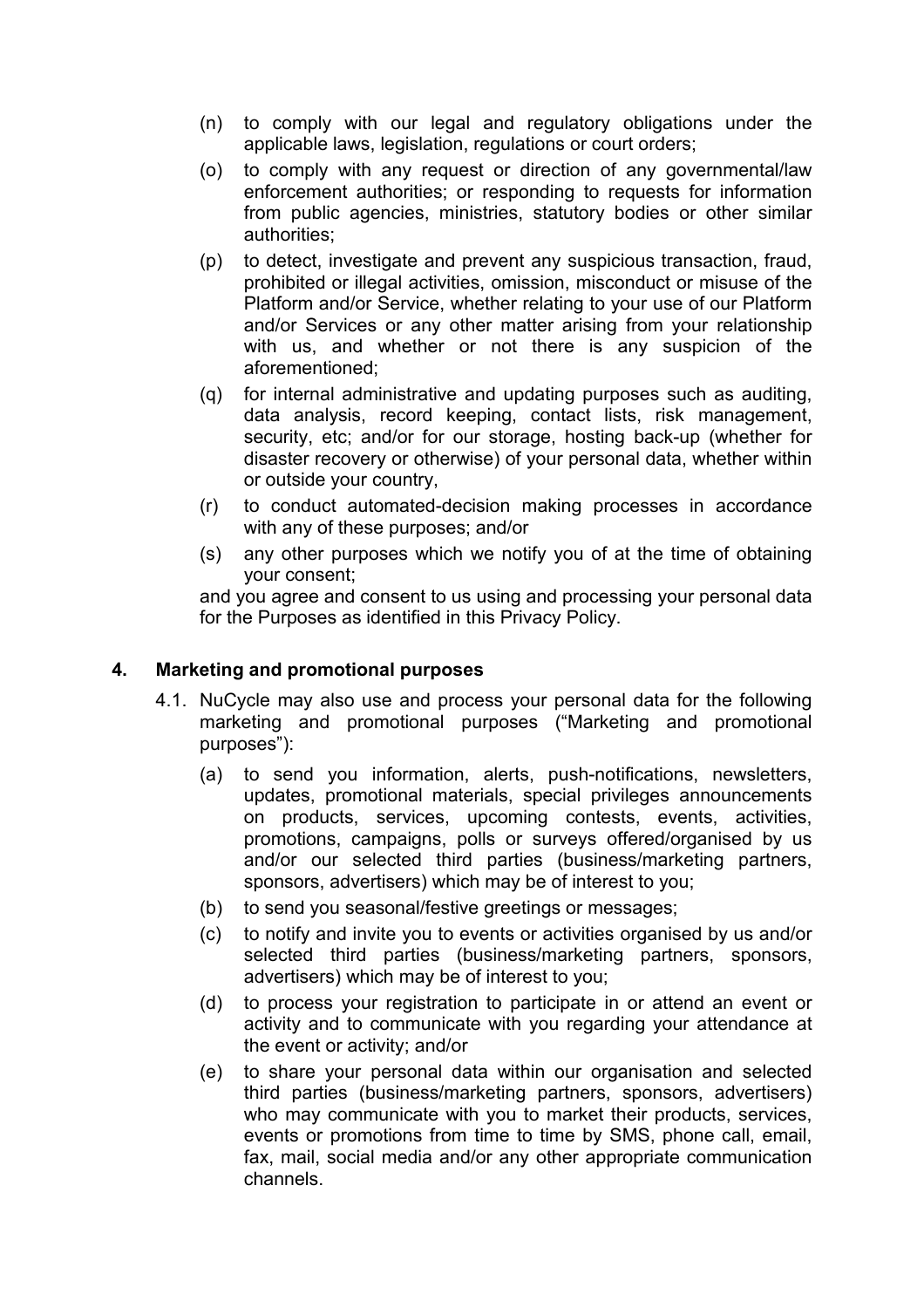- 4.2. You have the right at any time to request us to stop sending you any marketing and promotional materials or contacting you for Marketing and Promotional Purposes. You may also click on the "Unsubscribe" link embedded in the relevant marketing and promotional email in order not to receive any marketing and promotional email in the future. If you unsubscribe, we may still send you non-marketing and promotional communications, such as those about your Account, about the Service, reminders of unutilized Coins or our other ongoing business relations.
- 4.3. You have the right at any time to stop push-notifications from us by changing the settings on your devices.
- 4.4. If you are a User, your user profile information such as your username will be used to identify you when you use the Service. Your username may be displayed to other users when you submit your rating and/or review. We will not directly disclose or share your user email address and other information without your consent.
- 4.5. We may also use, process and share non-personally identifiable, aggregated, statistical and/or anonymous data with third parties for data analytics and to analyse and develop our marketing strategy and further improve and enhance the Service.
- 4.6. You agree and consent to us using and processing your personal data for the Purposes as identified in this Privacy Policy.
- 4.7. We will seek your separate consent for any other purposes which do not fall within the categories stated above.

## **5. Disclosure of Personal Data**

- 5.1. We will not sell, rent, transfer or disclose any of your personal data to any third party without your consent. However, we may disclose some of your personal data to the following third parties, for one or more of the above Purposes:
	- (a) our subsidiaries, related and/or associated companies;
	- (b) your immediate family members and/or emergency contact person as may be notified to us from time to time;
	- (c) successors in title to us;
	- (d) our Business Partner for each item that you may reserve, purchase or subscribe on the Apps and your comments or feedback of such merchant, as if you reserved, purchased, subscribed and gave comments or feedback directly with the Business Partner;
	- (e) selected third parties (business/marketing partners, sponsors, advertisers) who (singly or jointly with us) offer new products or services, promotions or organise contests, events, activities or campaigns;
	- (f) any person under a duty of confidentiality to which has undertaken to keep your personal data confidential which we have engaged to discharge our obligations to you;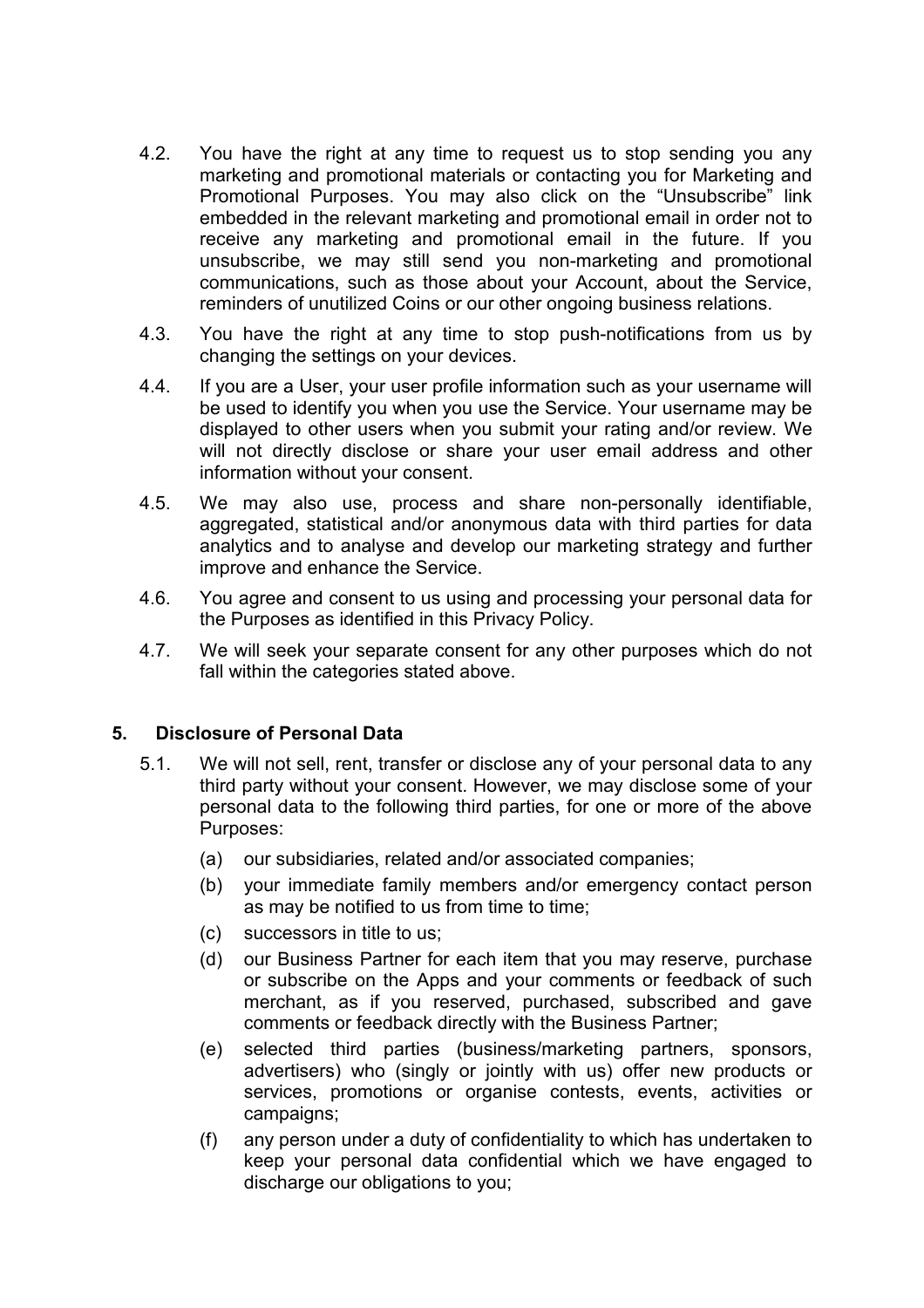- (g) any party in relation to legal proceedings or prospective legal proceedings;
- (h) auditors, consultants, lawyers, accountants or other financial or professional advisers appointed in connection with our business on a strictly confidential basis, appointed by us to provide services to us; any party nominated or appointed by us either solely or jointly with other service providers, who provide services or conduct data processing on our behalf, or for data centralization and/or logistics purposes;
- (i) data centres and/or servers located within or outside your country for data storage purposes;
- (j) storage facility and records management service providers;
- (k) government agencies, law enforcement agencies, courts, tribunals, regulatory/professional bodies, industry regulators, ministries, and/or statutory agencies or bodies, offices or municipality in any country, if required or authorised to do so, to satisfy any applicable law, regulation, order or judgment of a court or tribunal or queries from the relevant authorities;
- (l) credit reference/reporting agencies for the purpose of credit checking on you;
- (m) our business/marketing partners, third party product and/or service providers, suppliers, vendors, distributors, contractors or agents, on a need to know basis, that provide related products and/or services in connection with our business on our behalf or to assist us with the provision of the Service to you;
- (n) insurance companies for the purpose of applying and obtaining insurance policy(ies), if necessary;
- (o) financial institutions for the purpose of applying and obtaining credit facility(ies), if necessary;
- (p) banks and financial institutions, merchants and credit/debit card companies in connection with your commercial transactions with us;
- (q) the general public should you become a winner in a contest, participate in our events or activities, submit your rating and/or review or other features of Service that are viewable by the general public without compensation for advertising and publicity purposes;
- (r) any third party (and its advisers/representatives) in connection with any proposed or actual reorganization, merger, sale, consolidation, acquisition, joint venture, assignment, transfer, funding exercise or asset/share sale relating to all or any portion of our business or in the unlikely event of insolvency, bankruptcy or receivership; and/or
- (s) any other person reasonably requiring the same in order for us to operate and maintain our business or carry out the activities set out in the Purposes or as instructed/authorised by you.

#### **6. Security of Personal Data**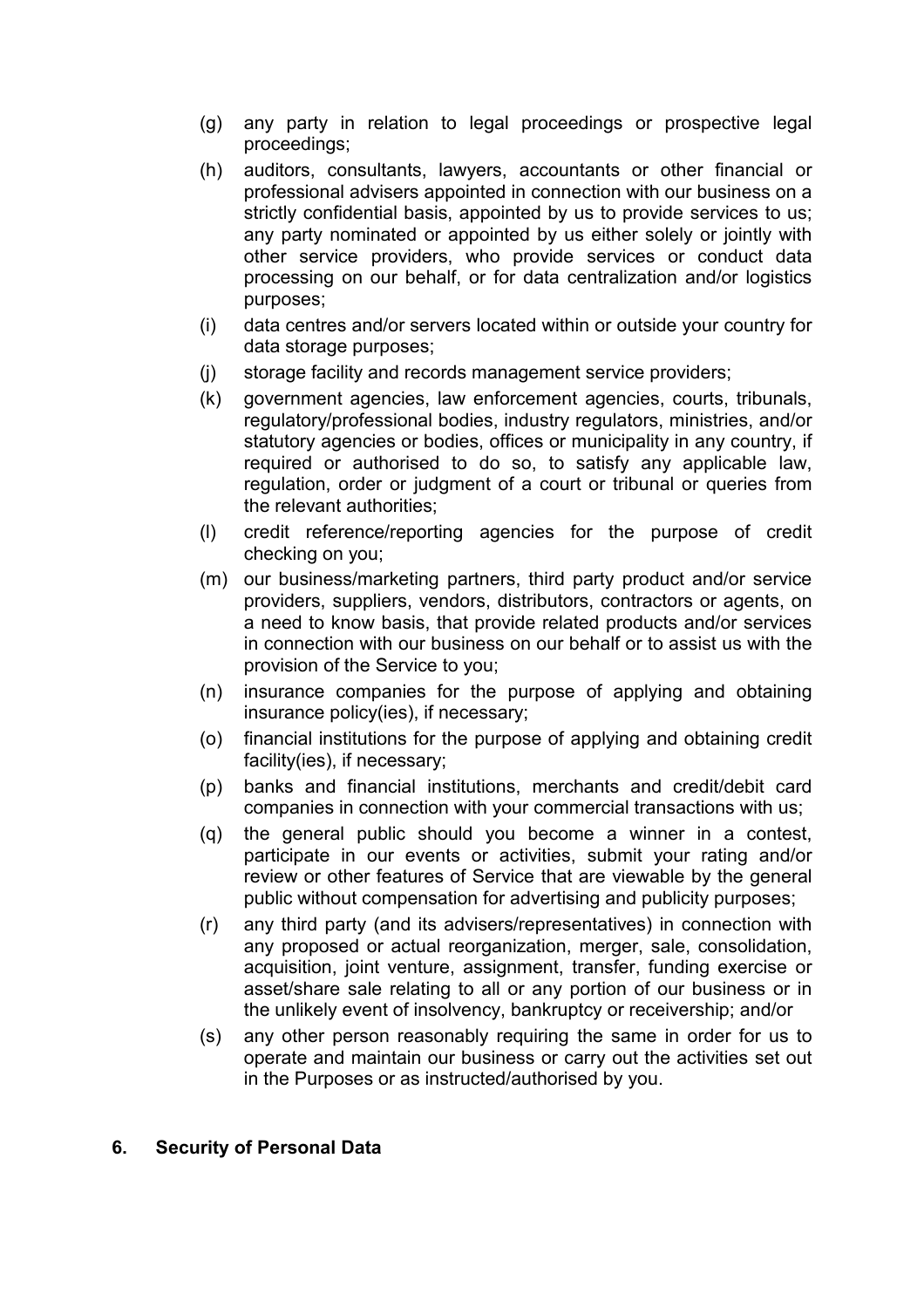- 6.1. Your personal information will generally be stored in NuCycle databases or databases maintained by our service providers. NuCycle will take appropriate measures, by contract or otherwise, to provide adequate protection for personal data that is disclosed to a third party or transfers within NuCycle.
- 6.2. NuCycle maintains reasonable safeguards to protect the confidentiality, security and integrity of your personal data. Although we use security measures to help protect your personal data against unauthorized disclosure, misuse, or alteration, as is the case with all computer networks linked to the Internet, we cannot guarantee the security of information provided over the Internet and will not be responsible for breaches of security beyond our reasonable control.

# **7. Use of Cookies**

7.1. The cookies used by the Website are solely associated with anonymous users and their computers and do not provide personal data on users. Some cookies are used by third parties to provide NuCycle with data on the effectiveness of its engagements and promotions. The cookies used by the Website not in any way collect personal data that could be used to identify a specific user. In addition, cookies are of a temporary nature, used solely to improve the efficiency of transmissions. Users may configure their browser to notify them of the reception of cookies and to prevent their installation on their computer.

# **8. Transfer of Personal Data**

8.1. Our information technology storage facilities and servers may be located in other countries outside of your country. This may include, but not limited to, instances where your personal data may be stored on servers located outside of your country. In addition, your personal data may be disclosed or transferred to entities located outside your country. Please note that these foreign entities may be established in countries that might not offer a level of data protection that is equivalent to that offered in your country under the applicable laws in your country. By signing or consenting to this agreement, you are hereby expressly consenting to us transferring your personal data outside of your country for such purposes.

# **9. The Rights of Data Subject**

- 9.1. You have the right to request access to and correct information about you held by us and you may write to us at the address provided below if you wish to:
	- (a) check whether we hold or use your personal data and request access to and/or a copy of such data that we retain about you;
	- (b) request that we correct any of your personal data that is inaccurate, incomplete or out-of-date;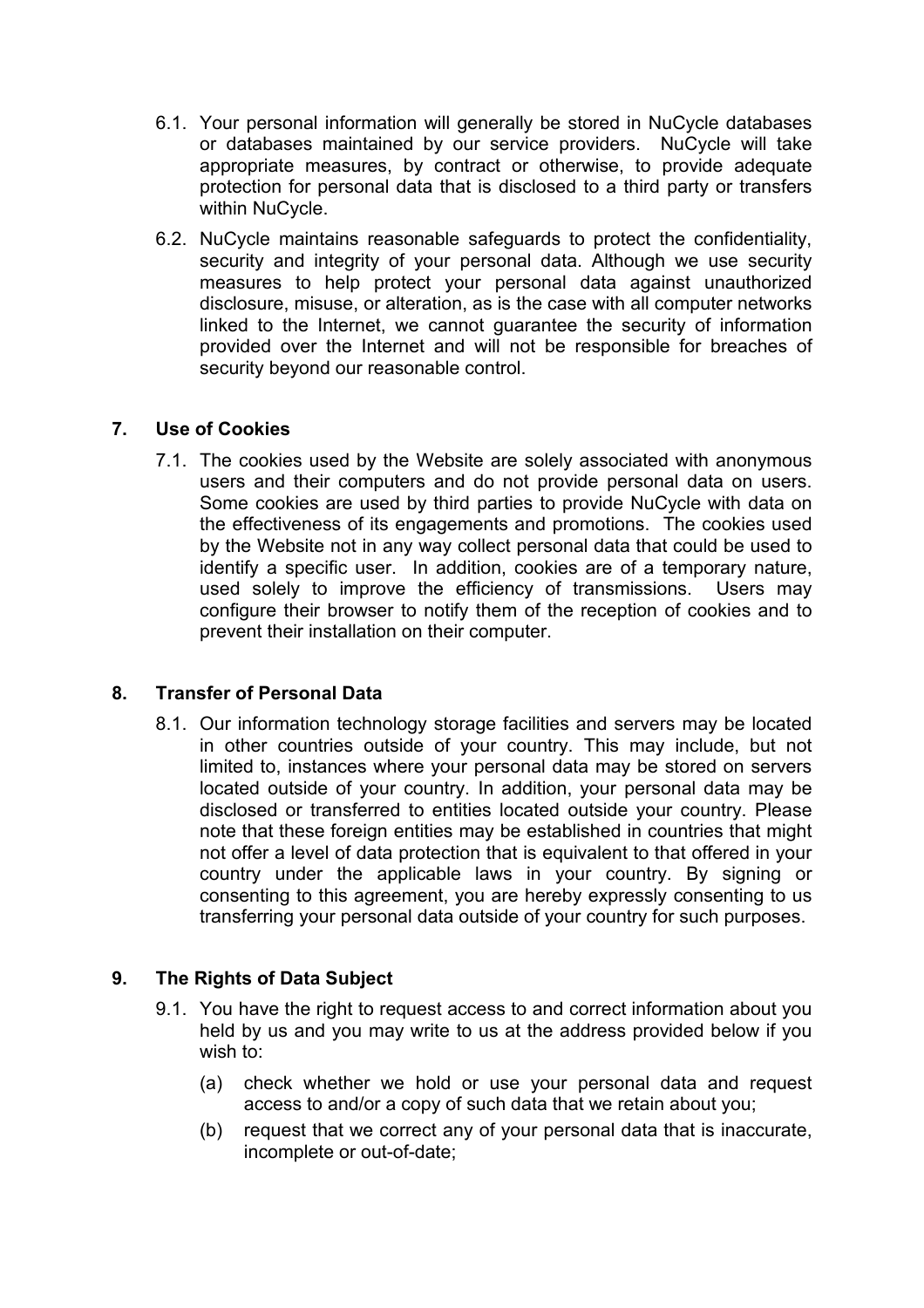- (c) request that we specify or explain its policies and procedures in relation to data and types of personal data handled by us.
- 9.2. You may send your written requests for access to personal data or correction and/or deletion of personal data or for information regarding policies and procedures and types of personal data handled by contacting us at:

| Address: | 4 <sup>th</sup> Floor, Wisma Giap Chew<br>28, Church Street<br>10200 Penang, Malaysia |  |
|----------|---------------------------------------------------------------------------------------|--|
| Or       |                                                                                       |  |
| Email:   | wecare@nuples solutions.com                                                           |  |
| Or       |                                                                                       |  |
| Call us: | 012-4109189<br>012-4837688                                                            |  |

9.3. You have the right to withdraw your consent to us from processing your personal data for a particular purpose(s) at any time, subject to the requirements of the law. Upon such withdrawal of consent, we will cease to process your personal data. However, please understand that your withdrawal of consent may result in us not being able to properly perform or discharge our obligations to you and unable to continue to provide you with the services and/or products requested. You may notify that you wish to withdraw your consent by contacting us at:

| Address: | 4 <sup>th</sup> Floor, Wisma Giap Chew<br>28, Church Street<br>10200 Penang, Malaysia |
|----------|---------------------------------------------------------------------------------------|
| Or       |                                                                                       |
| Email:   | wecare@nuples solutions.com                                                           |
| Or       |                                                                                       |
| Call us: | 012-4109189<br>012-4837688                                                            |

## **10. Changes to Privacy Policy**

10.1.NuCycle shall have the right to modify, update or amend the terms of this Privacy Policy at any time by placing the updated Privacy Policy on the Website. By continuing to interact with NuCycle or by continuing to use NuCycle's services following the modifications, updates or amendments to this Privacy Policy, you have signified your acceptance of such modifications, updates or amendments.

#### **11. Acknowledgement and Consent**